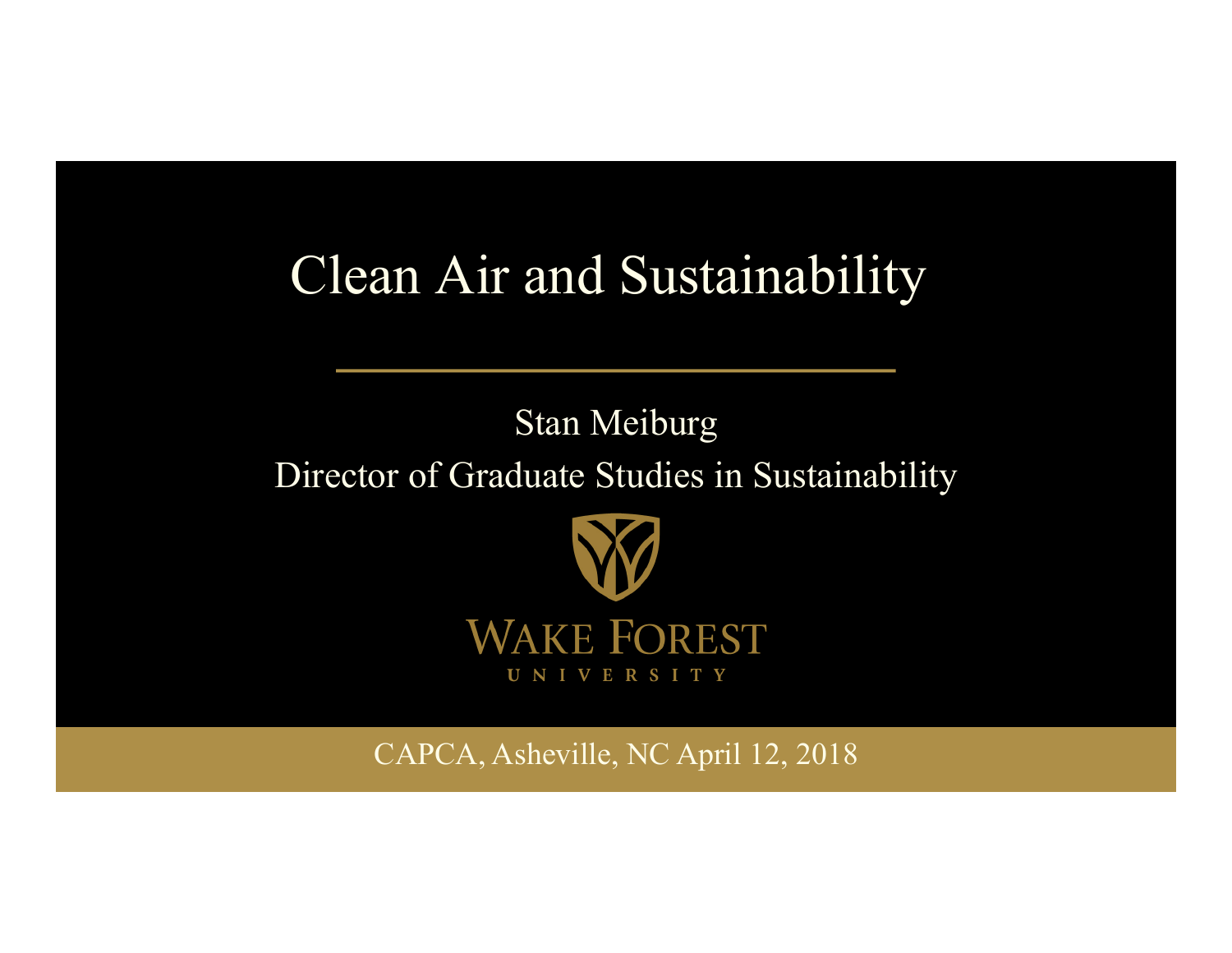

#### What A Difference 20 Years Makes!



The 1997 Ozone NAAQS was revoked effective April 6, 2015 (80 FR 12264).

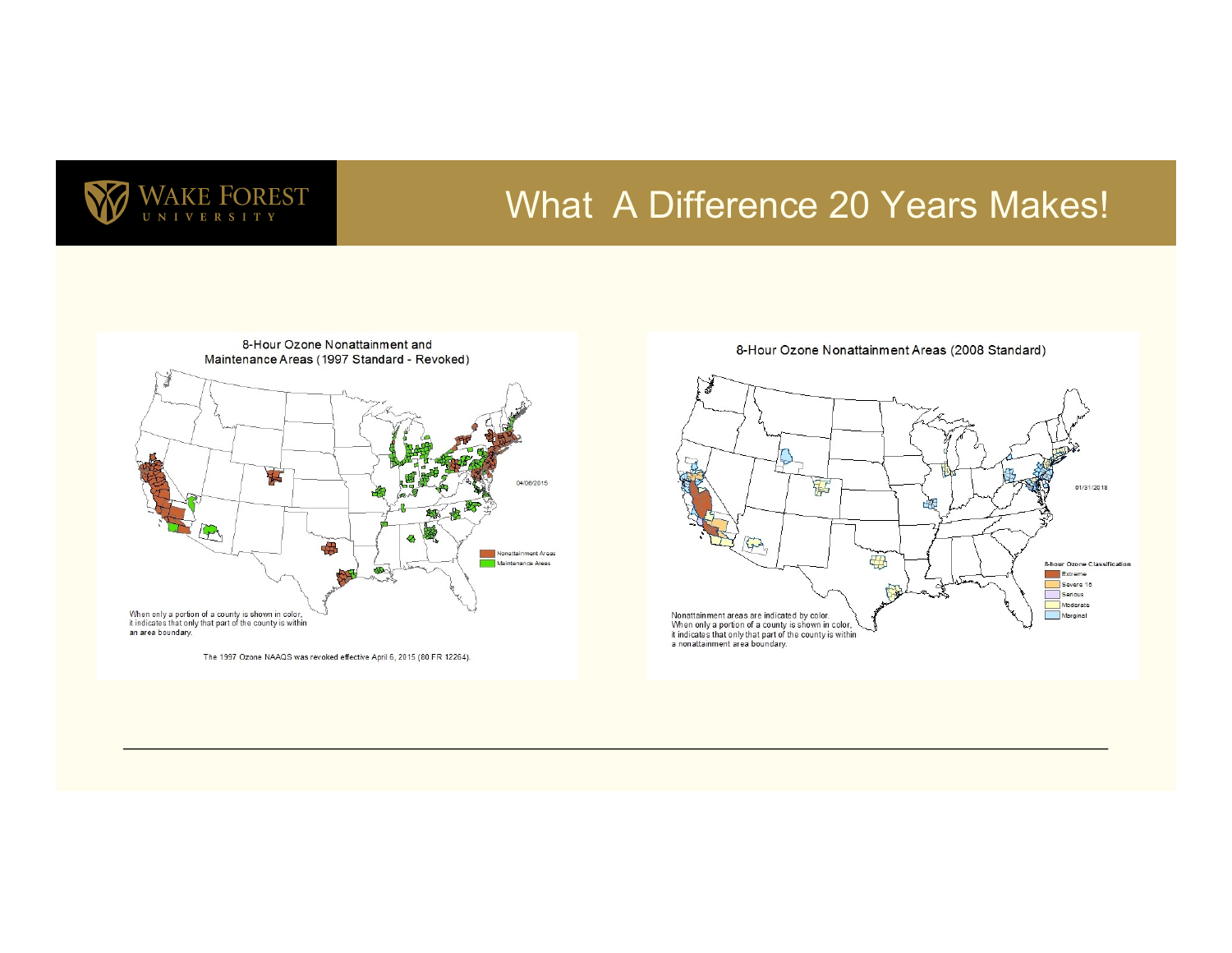

#### An American Success Story



Source: *Our Nation's Air*, USEPA 2017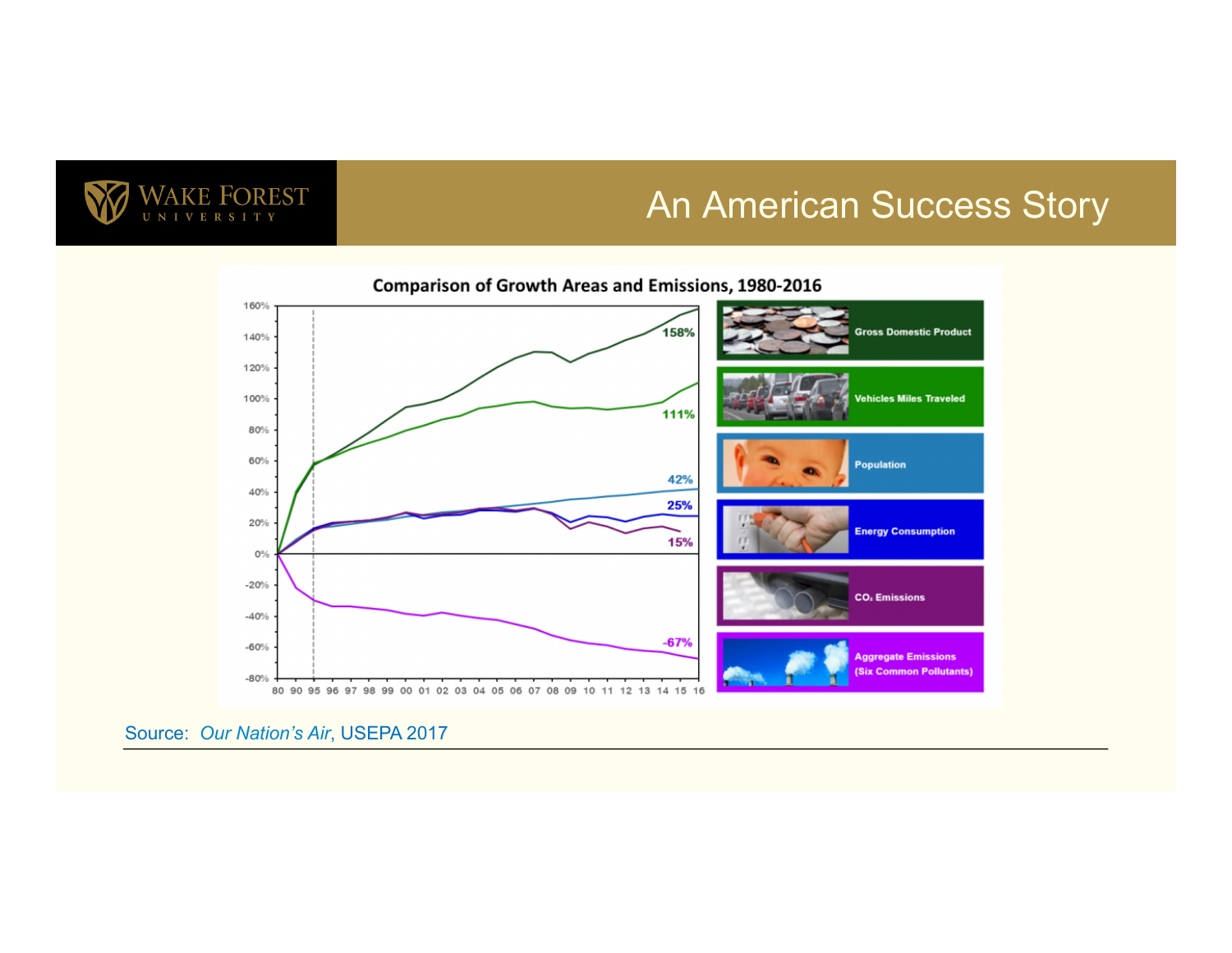

## Great News, BUT . . .



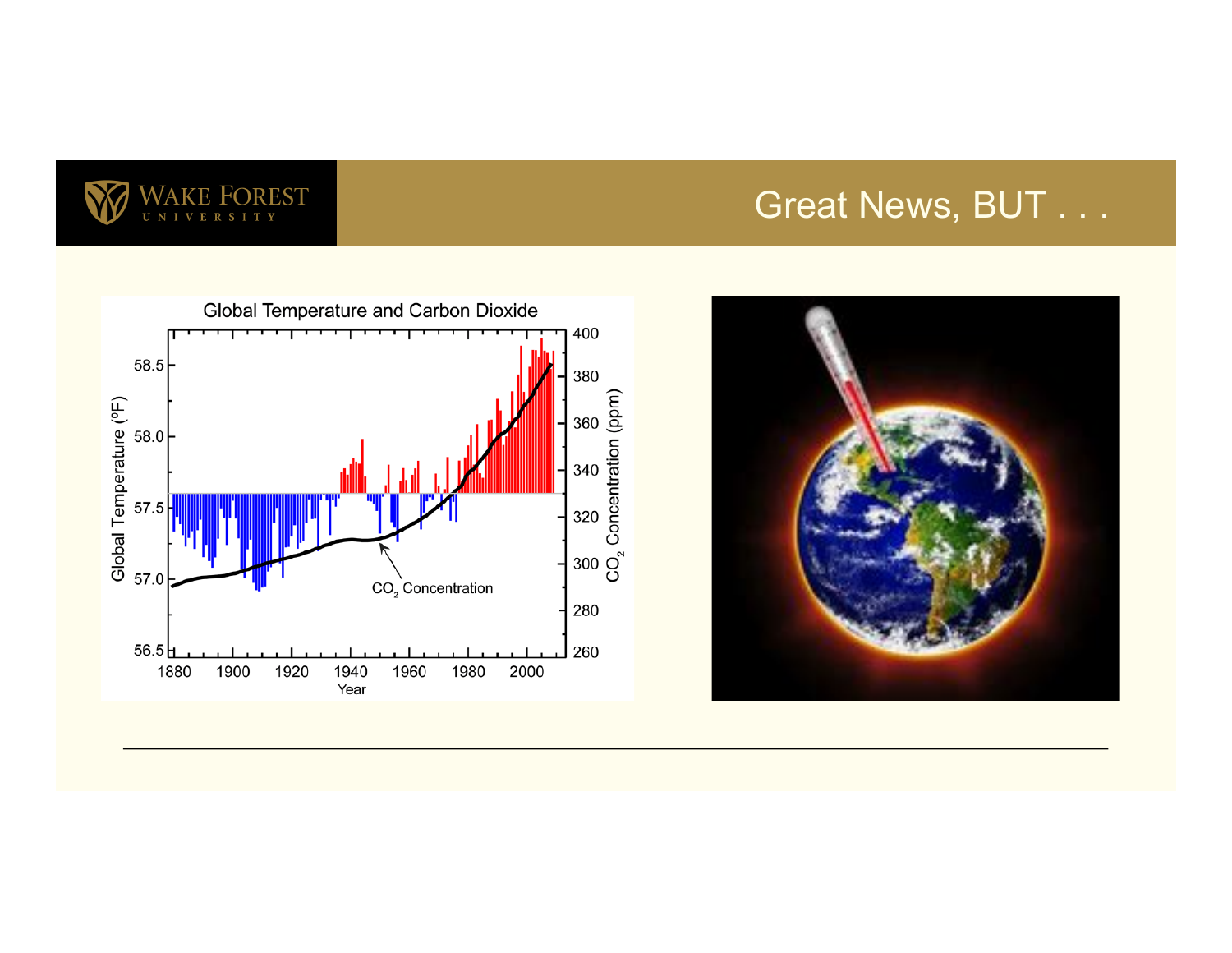

## Benefits of the Clean Power Plan

- **SO2 from power plants will be 90% lower vs. 2005**
- **Emissions of nitrogen oxides will be 72% lower**
- **Climate benefits of \$20 billion**
- **Health benefits of \$14-\$34 billion**
- **Net benefits of \$26-\$45 billion**
- **Avoiding, each year:** 
	- 3,600 premature deaths
	- 1,700 heart attacks
	- 90,000 asthma attacks
	- 300,000 missed work days and school days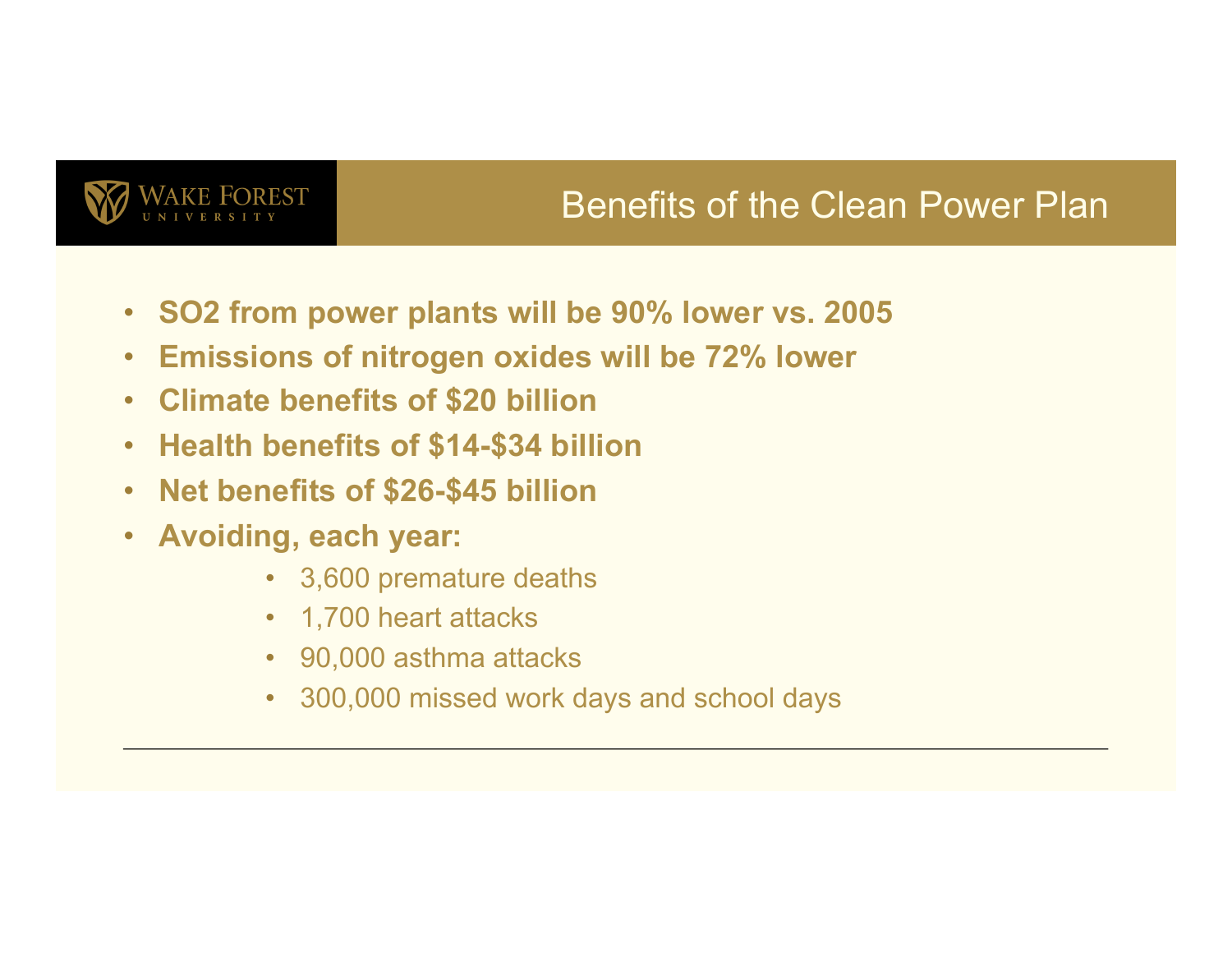

.

#### The Standard Definition

"Sustainable development is defined as development that meets the needs of the present without compromising the ability of future generations to meet their own needs."

1987 Brundtland Report: *Our Common Future*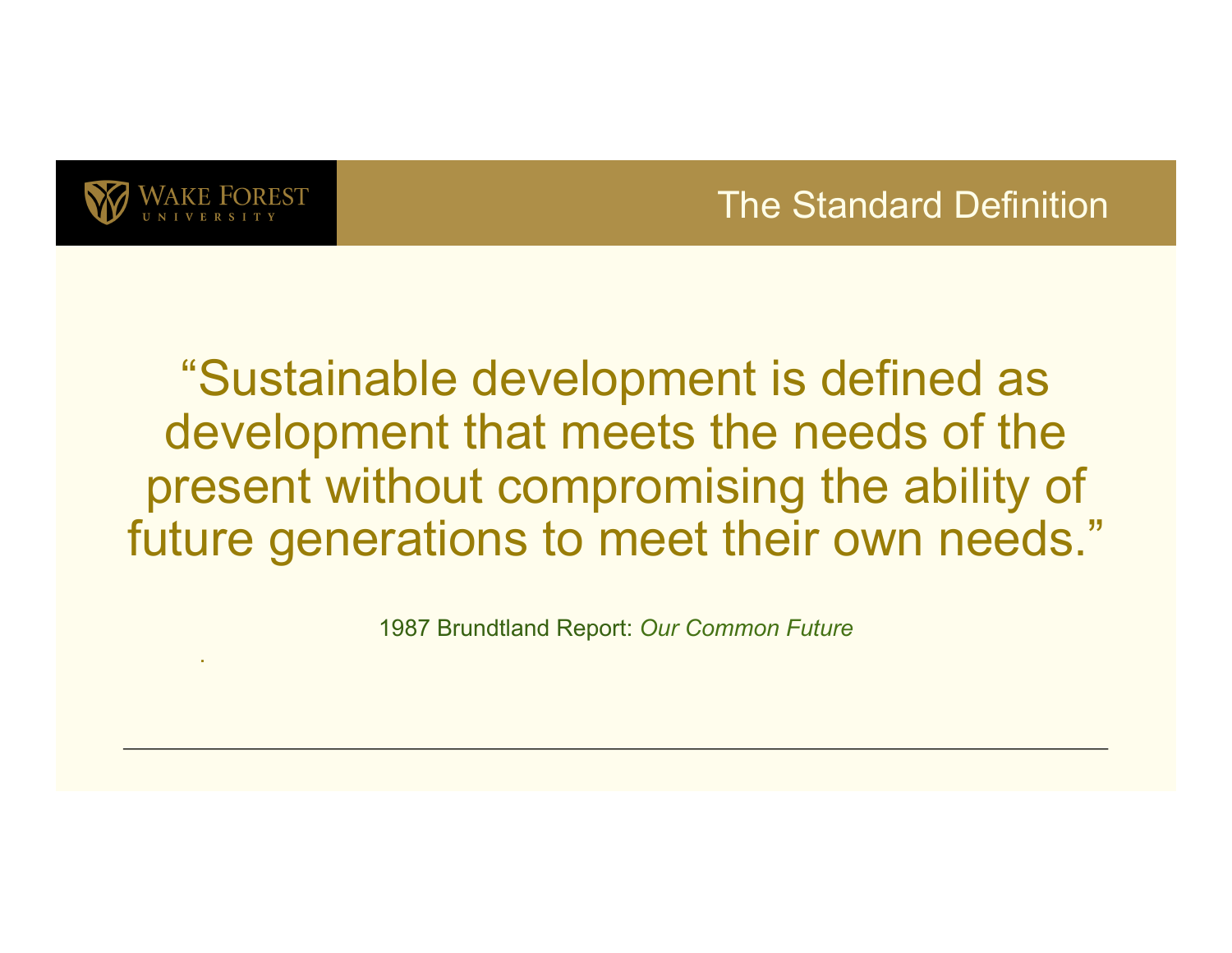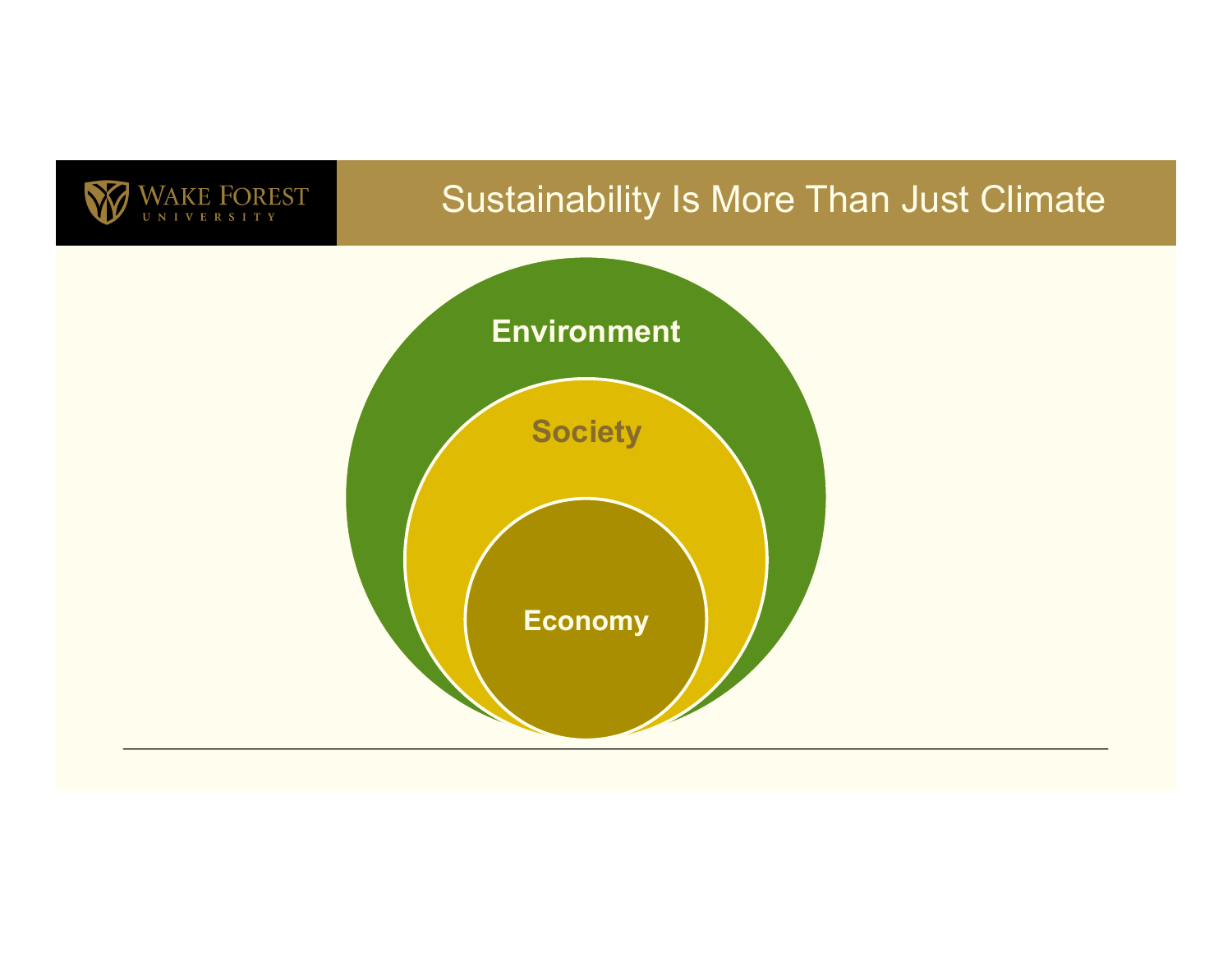

## **Air Pollution Control vs. Sustainability**

#### **Pollution Control**

- **Rule Driven**
- **Compliance**
- **Cost Plus**
- **Emissions Reductions**

#### **Sustainability**

- **Systems Driven**
- **Beyond Compliance**
- **Cost Savings**
- **Social Benefits**

#### **Contrasting Yet Compatible Perspectives**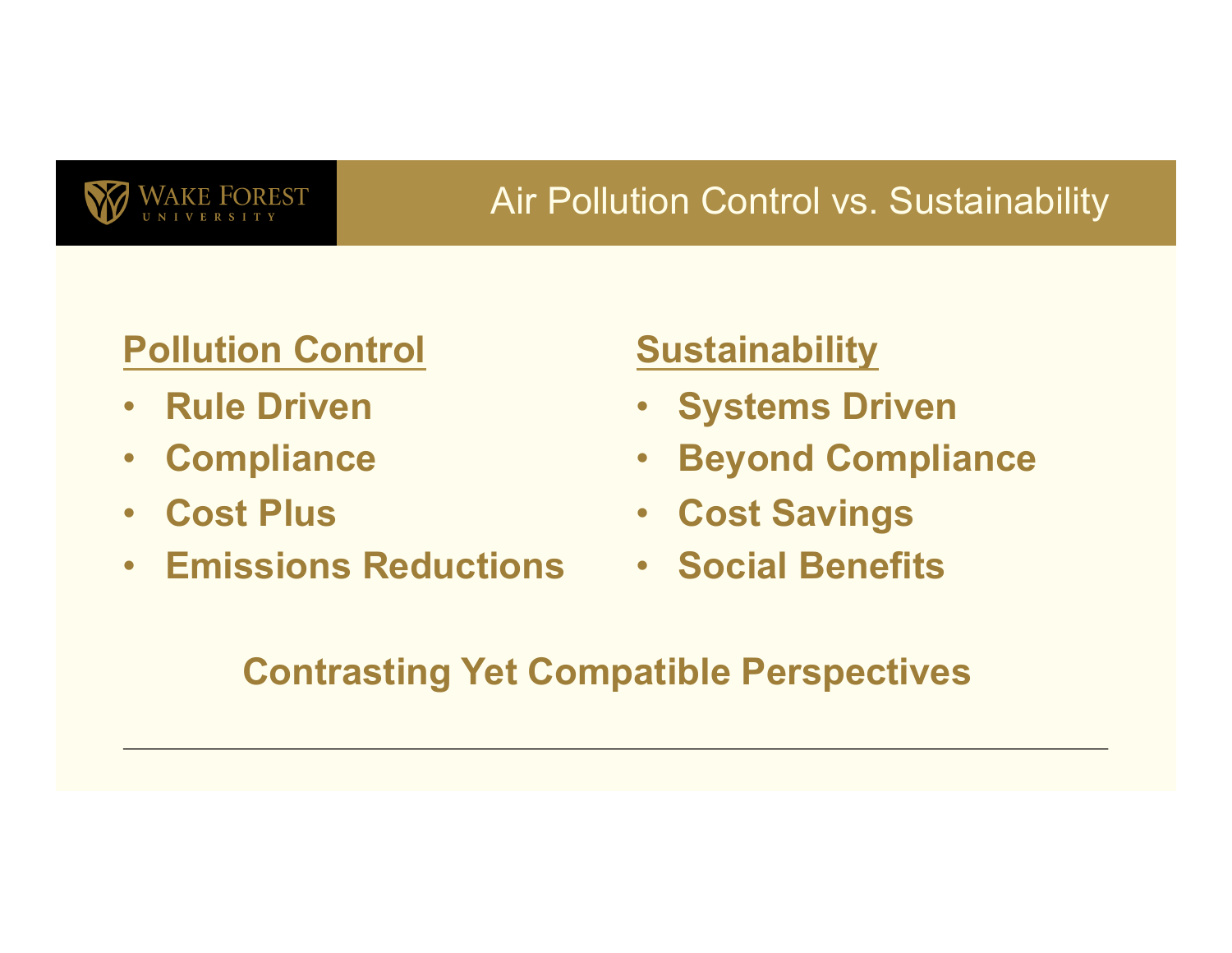

#### So Where Are We Now?

#### **Executive Order 13693, March 19, 2015**

- Required agencies to write strategic sustainability performance plans, or SSPPs.
- SSPPs summarize actions on climate change, resilience, GHG reduction, energy efficiency (e.g., buildings, data centers), water use and fleet vehicles
- E.O. set detailed goals for improvement
- Progress reports required annually online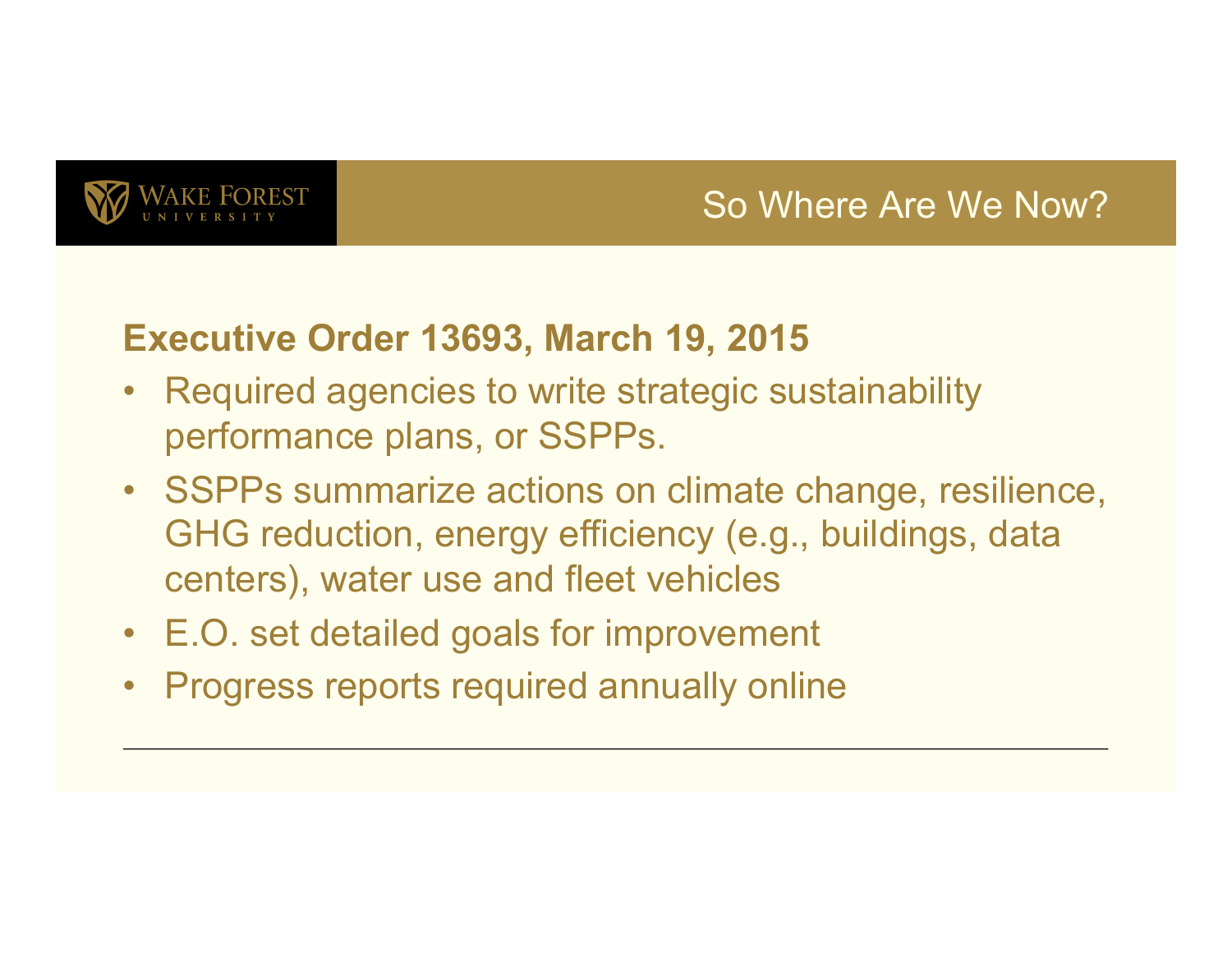

# The Federal Government Has Big Impacts

- **Largest energy consumer in the nation**
- **Manages >360,000 buildings and 660,000 vehicles**
- **Reduced building energy use per square foot > 5% from 2015 to 2016**
- **Reduced potable water use >23% since 2007**
- **Uses renewable energy >14% of facility energy needs**
- **Tripled alternative fuel use since 2005**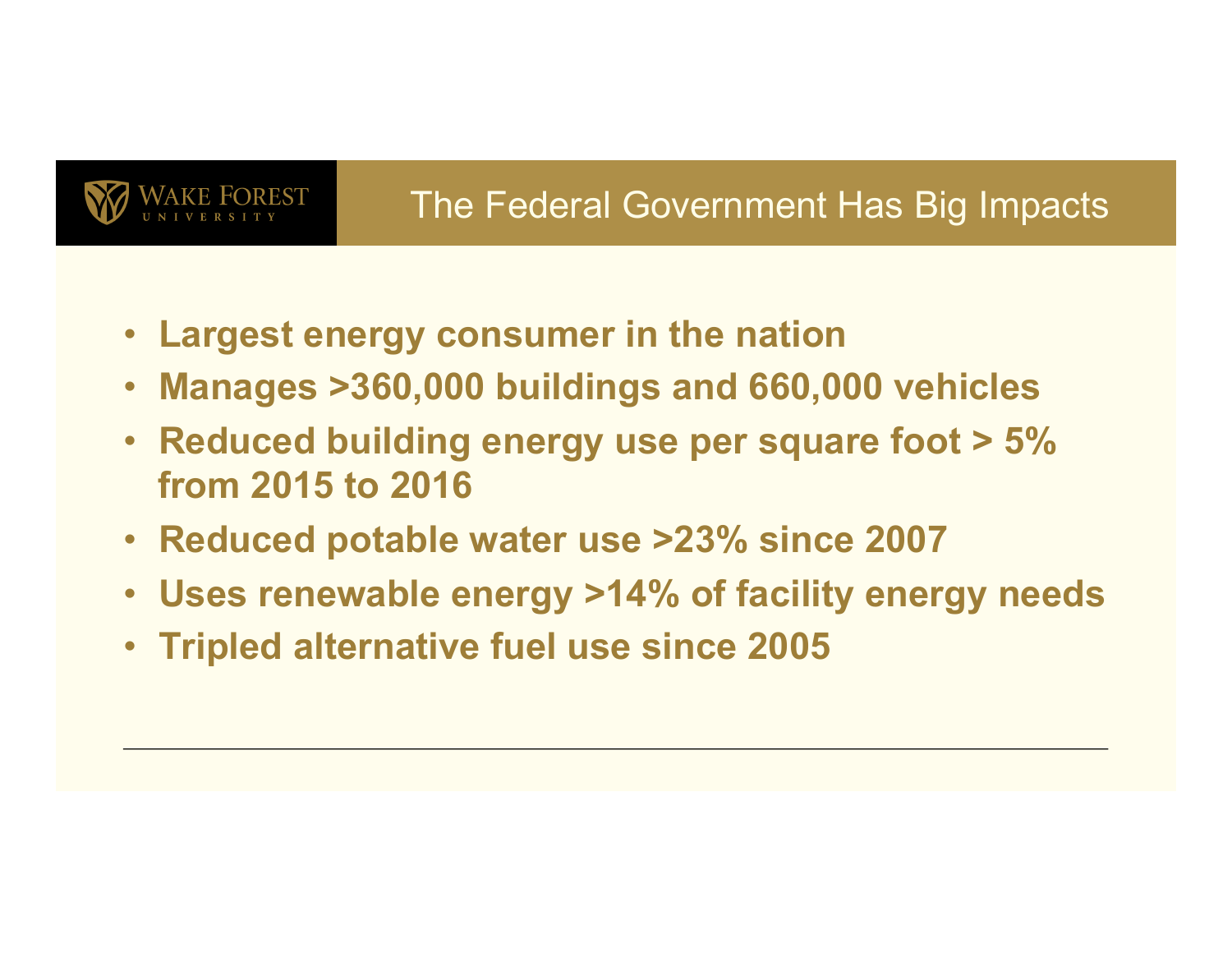

## The Current Administration

#### **"Trump's team ignoring Obama sustainability mandate"—ClimateWire, April 11, 2018**

- **Executive Order 13693 not revoked**
- **Of 24 agency reports only one (DOE) is up to date** 
	- OMB approval required
- **CEQ (the coordinating agency): "No comment"**
- **Evident lack of interest, but mechanism still there**